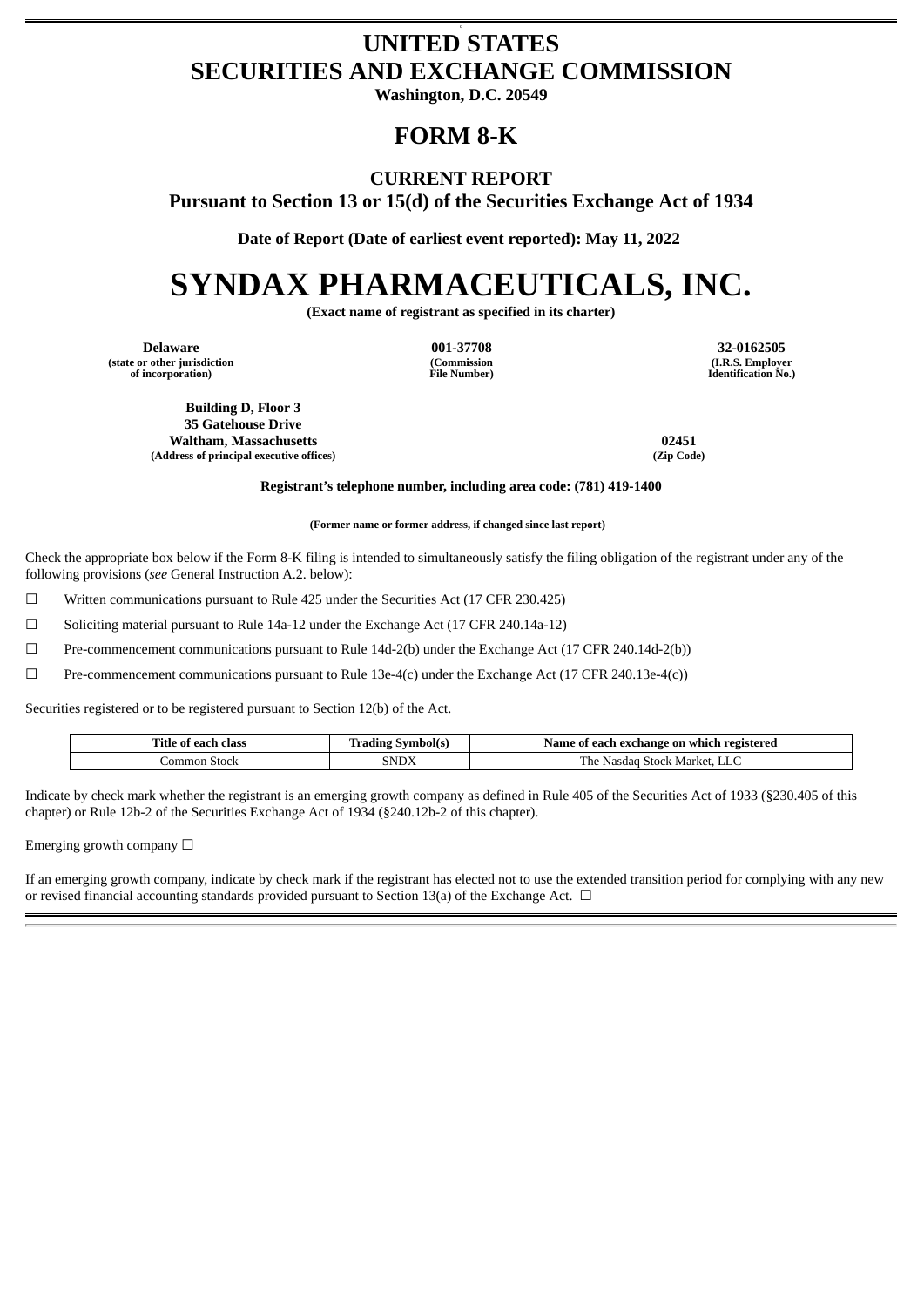#### **Item 5.07. Submission of Matters to a Vote of Security Holders.**

Syndax Pharmaceuticals, Inc. (the "*Company*") held its annual meeting of stockholders (the "*Annual Meeting*") on May 11, 2022. The results for each of the proposals submitted to a vote of the Company's stockholders at the Annual Meeting are set forth below. The proposals set forth below are described in detail in the Company's definitive proxy statement filed with the Securities and Exchange Commission on March 29, 2022 (the "*Proxy Statement*").

*Proposal 1*: The Company's stockholders elected all of the nominees for director to serve a three-year term until the Company's 2025 Annual Meeting, or until their respective successors are duly elected and qualified, by the votes set forth in the table below:

| <b>Broker Non-Votes</b> |
|-------------------------|
| 5,108,503               |
| 5,108,503               |
| 5.108.503               |
|                         |

*Proposal 2*: The Company's stockholders approved, on an advisory basis, the compensation paid to the Company's named executive officers, as disclosed in the Proxy Statement, by the votes set forth in the table below:

| <u>For</u> | <u>Against</u> | Abstain | <b>Broker Non-Votes</b> |
|------------|----------------|---------|-------------------------|
| 43,865,366 | 226.947        | 7.754   | 5.108.503               |

*Proposal 3*: The Company's stockholders recommended, on an advisory basis, a frequency of "one year" for the advisory vote to approve the compensation paid to the Company's named executive officers by the votes set forth in the table below:

| 1 Year     | ∠ Years | 3 Years | Abstain | <b>Broker Non-</b> |
|------------|---------|---------|---------|--------------------|
|            |         |         |         | Votes              |
| 43,352,824 | 4.886   | 685.702 | 56,655  | 5,108,503          |

After taking into consideration the foregoing voting results and the Board's prior recommendation in favor of an annual advisory stockholder vote on the compensation of the Company's named executive officers ("*Say-on-Pay*"), the Company's Board of Directors determined that the Company will hold future advisory Say-on-Pay Votes on an annual basis. The Company will continue to hold Say-on-Pay Votes on an annual basis until the occurrence of the next stockholder advisory vote on the frequency of Say-on-Pay Votes, which will occur no later than the Company's 2028 annual meeting of stockholders.

*Proposal 4*: The Company's stockholders ratified the selection of Deloitte & Touche LLP as the independent registered public accounting firm of the Company for the fiscal year ending December 31, 2022 by the votes set forth in the table below:

| For        | <b>Against</b> | Abstain |
|------------|----------------|---------|
| 49,190,850 | 16,961         | 759     |

**No. Description**

**Item 9.01. Financial Statements and Exhibits.** (d) Exhibits.

**Exhibit**<br>No.

104 Cover Page Interactive Data File (embedded within the Inline XBRL document)